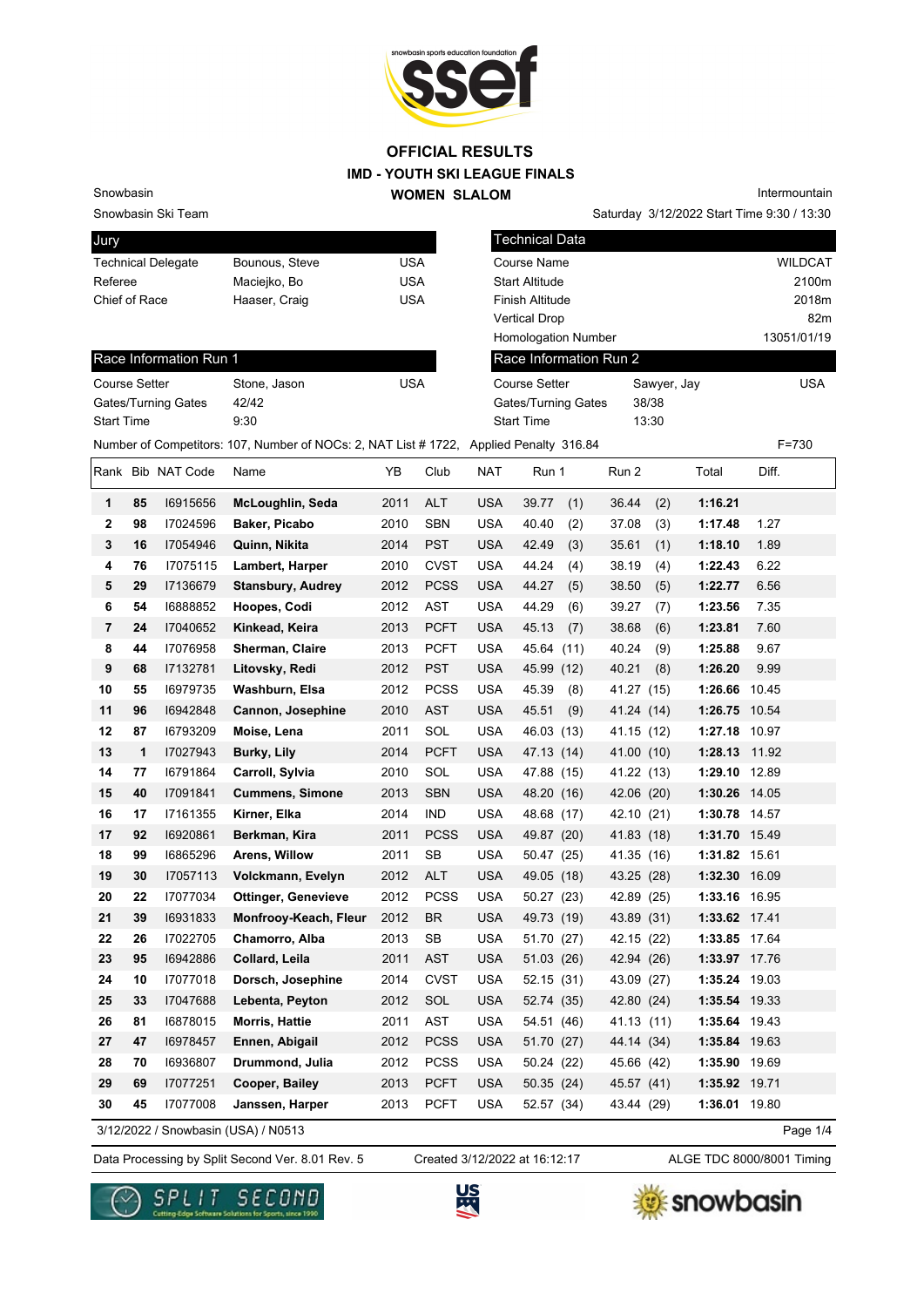Intermountain

|          |     | Snowbasin Ski Team   |                              |      |             |            |                  |            | Saturday 3/12/2022 Start Time 9:30 / 13:30 |       |
|----------|-----|----------------------|------------------------------|------|-------------|------------|------------------|------------|--------------------------------------------|-------|
|          |     | Rank Bib NAT Code    | Name                         | YB   | Club        | NAT        | Run 1            | Run 2      | Total                                      | Diff. |
| 31       | 38  | 17146052             | Jankowske, Helena            | 2013 | <b>PCFT</b> | <b>USA</b> | 52.31 (32)       | 43.98 (32) | 1:36.29 20.08                              |       |
| 32       | 51  | 17077048             | Flis, Evelyn                 | 2013 | <b>PCFT</b> | <b>USA</b> | 52.07 (30)       | 44.48 (37) | 1:36.55 20.34                              |       |
| 33       | 18  | 17160487             | Young, Abbie                 | 2014 | <b>SB</b>   | <b>USA</b> | 52.43 (33)       | 44.15 (35) | 1:36.58 20.37                              |       |
| 34       | 101 | 16827412             | Knopp, Kate                  | 2011 | BR.         | USA        | 51.96 (29)       | 44.67 (38) | 1:36.63 20.42                              |       |
| 35       | 103 | 16802782             | Ward, Skye                   | 2011 | <b>AST</b>  | <b>USA</b> | 52.75 (36)       | 44.38 (36) | 1:37.13 20.92                              |       |
| 36       | 89  | 17138403             | Cover, Chloe                 | 2011 | <b>SBN</b>  | <b>USA</b> | 53.01 (39)       | 45.69 (43) | 1:38.70 22.49                              |       |
| 37       | 79  | 17090588             | Chen, Evelyn                 | 2010 | RM          | <b>USA</b> | 54.33 (44)       | 45.12 (40) | 1:39.45 23.24                              |       |
| 38       | 84  | 16709567             | Clark, Sloan                 | 2011 | BR          | <b>USA</b> | 52.90 (38)       | 47.26 (55) | 1:40.16 23.95                              |       |
| 39       | 56  | 17078055             | Moxham, Elise                | 2012 | <b>PCFT</b> | USA        | 53.96 (42)       | 46.37 (48) | 1:40.33 24.12                              |       |
| 40       | 48  | 17148706             | Hall, Viktoria               | 2013 | RM          | USA        | 54.37 (45)       | 47.13 (54) | 1:41.50 25.29                              |       |
| 41       | 57  | 17165708             | Corcoran, Chandler           | 2012 | <b>RM</b>   | <b>USA</b> | 53.80 (41)       | 48.29 (61) | 1:42.09 25.88                              |       |
| 42       | 25  | 16947637             | <b>McNally, Laney</b>        | 2012 | <b>PCFT</b> | <b>USA</b> | 55.66 (48)       | 46.54 (49) | 1:42.20 25.99                              |       |
| 43       | 61  | 17024954             | White, Olivia                | 2013 | <b>SB</b>   | <b>USA</b> | 53.30 (40)       | 49.15 (65) | 1:42.45 26.24                              |       |
| 44       | 35  | 16943050             | Archibald, Emmeline          | 2012 | AST         | <b>USA</b> | 55.37 (47)       | 47.62 (57) | 1:42.99 26.78                              |       |
| 45       | 102 | 16949630             | <b>Bischoff, Olivia</b>      | 2011 | <b>BR</b>   | <b>USA</b> | 57.20 (56)       | 46.03 (45) | 1:43.23 27.02                              |       |
| 46       | 94  | 16804306             | Severson, Loxley             | 2011 | AST         | <b>USA</b> | 56.55 (53)       | 46.94 (53) | 1:43.49 27.28                              |       |
| 47       | 63  | 16792386             | Holmes, Evelyn               | 2012 | <b>BR</b>   | <b>USA</b> | 54.19 (43)       | 49.83 (70) | 1:44.02 27.81                              |       |
| 48       | 59  | 17086397             | <b>Clark-Phillips, Lilly</b> | 2012 | AST         | <b>USA</b> | 56.11 (50)       | 47.93 (59) | 1:44.04 27.83                              |       |
| 49       | 20  | 17102539             | Antablin, Tate               | 2014 | <b>PCFT</b> | <b>USA</b> | 57.73 (59)       | 46.83 (51) | 1:44.56 28.35                              |       |
| 50       | 28  | 17164454             | Schmidt, Isabel              | 2013 | <b>PCFT</b> | <b>USA</b> | 56.30 (52)       | 48.38 (62) | 1:44.68 28.47                              |       |
| 51       | 88  | 16909474             | <b>McCausland, Eliza</b>     | 2010 | <b>AST</b>  | <b>USA</b> | 56.27 (51)       | 48.99 (64) | 1:45.26 29.05                              |       |
| 52       | 78  | 16973411             | Woydziak, Tennysen           | 2011 | AST         | <b>USA</b> | 55.92 (49)       | 49.93 (71) | 1:45.85 29.64                              |       |
| 53       | 67  | 17161154             | Peta, Adina                  | 2013 | <b>PCFT</b> | <b>USA</b> | 58.25 (63)       | 47.67 (58) | 1:45.92 29.71                              |       |
| 54       | 36  | 17086709             | Huermann, Mia                | 2013 | <b>AST</b>  | <b>USA</b> | 57.70 (58)       | 48.27 (60) | 1:45.97 29.76                              |       |
| 55       | 74  | 17087798             | <b>Humiston, Ames</b>        | 2010 | <b>AST</b>  | <b>USA</b> | 57.07 (55)       | 48.93 (63) | 1:46.00 29.79                              |       |
| 56       | 52  | 16973482             | <b>Blackwelder, Lucy</b>     | 2012 | AST         | <b>USA</b> | 59.46 (67)       | 46.87 (52) | 1:46.33 30.12                              |       |
| 57       | 9   | 17146766             | Crane, Kylie                 | 2014 | SOL         | <b>USA</b> | 58.23 (62)       | 49.21 (66) | 1:47.44 31.23                              |       |
| 58       | 93  | 17077865             | <b>Webster, Campbell</b>     | 2010 | SOL         | <b>USA</b> | 58.25 (63)       | 49.34 (68) | 1:47.59 31.38                              |       |
| 59       | 31  | 17114354             | Flamm, Eliza                 | 2012 | BR          | USA        | 58.19 (61)       | 50.23 (73) | 1:48.42 32.21                              |       |
| 60       | 107 | 17051446             | <b>McPherson, Ava</b>        | 2010 | <b>ALT</b>  | USA        | 59.70 (68)       | 49.31 (67) | 1:49.01 32.80                              |       |
| 61       | 71  | 17131594             | Levy. Leah                   | 2013 | PCFT        | USA        | 58.00 (60)       | 51.85 (81) | 1:49.85 33.64                              |       |
| 62       | 75  | 16945404             | Schmidt, Phoebe              | 2010 | ${\sf SB}$  | <b>USA</b> | 58.54 (66)       | 51.41 (76) | 1:49.95 33.74                              |       |
| 63       | 23  | 17150409             | Brunisholz, Justyn           | 2013 | SOL         |            | USA 1:00.76 (73) | 49.40 (69) | 1:50.16 33.95                              |       |
| 64       | 53  | 16946226             | Debenham, Afton              | 2013 | <b>BR</b>   | <b>USA</b> | 57.63 (57)       | 52.84 (83) | 1:50.47 34.26                              |       |
| 65       | 27  | 16863512             | Pehrson, Frances             | 2012 | <b>BR</b>   |            | USA 1:05.38 (83) | 46.21 (47) | 1:51.59 35.38                              |       |
| 66       | 62  | 17122111             | Hutter, Morgan               | 2012 | SOL         |            | USA 1:00.03 (70) | 51.58 (77) | 1:51.61 35.40                              |       |
| 67       | 34  | 17114365             | Flamm, Olivia                | 2013 | <b>BR</b>   |            | USA 1:00.22 (71) | 51.82 (80) | 1:52.04 35.83                              |       |
| 68       | 12  | 17172778<br>17082780 | <b>Brower, Olive</b>         | 2014 | SB          | L          | 1:02.19(78)      | 51.16 (75) | 1:53.35 37.14                              |       |
| 69       | 19  |                      | Moreno, Elysia               | 2014 | SB          |            | USA 1:01.86 (77) | 51.69 (79) | 1:53.55 37.34                              |       |
| 70       | 4   | 17086156             | Myers, Penny                 | 2014 | AST         | <b>USA</b> | 59.71 (69)       | 53.90 (85) | 1:53.61 37.40                              |       |
| 71       | 14  | 17136050             | Louis, Eisa                  | 2014 | <b>PCFT</b> |            | USA 1:01.11 (75) | 53.33 (84) | 1:54.44 38.23                              |       |
| 72       | 104 | 17048178             | <b>Clayton, Caroline</b>     | 2011 | AST         |            | USA 1:04.59 (81) | 50.10 (72) | 1:54.69 38.48                              |       |
| 73<br>74 | 46  | 17047240<br>17021921 | McMillan, Meka               | 2013 | AST         |            | USA 1:00.85 (74) | 54.22 (86) | 1:55.07 38.86                              |       |
|          | 50  |                      | Mackay, Emilia               | 2013 | SB          |            | USA 1:03.48 (79) | 55.36 (88) | 1:58.84 42.63                              |       |
| 75       | 43  | 17148179             | Ogden, Nevaeh                | 2013 | <b>PCFT</b> |            | USA 1:04.45 (80) | 54.50 (87) | 1:58.95 42.74                              |       |

3/12/2022 / Snowbasin (USA) / N0513

Snowbasin

Data Processing by Split Second Ver. 8.01 Rev. 5 Created 3/12/2022 at 16:12:17 ALGE TDC 8000/8001 Timing Created 3/12/2022 at 16:12:17

Page 2/4





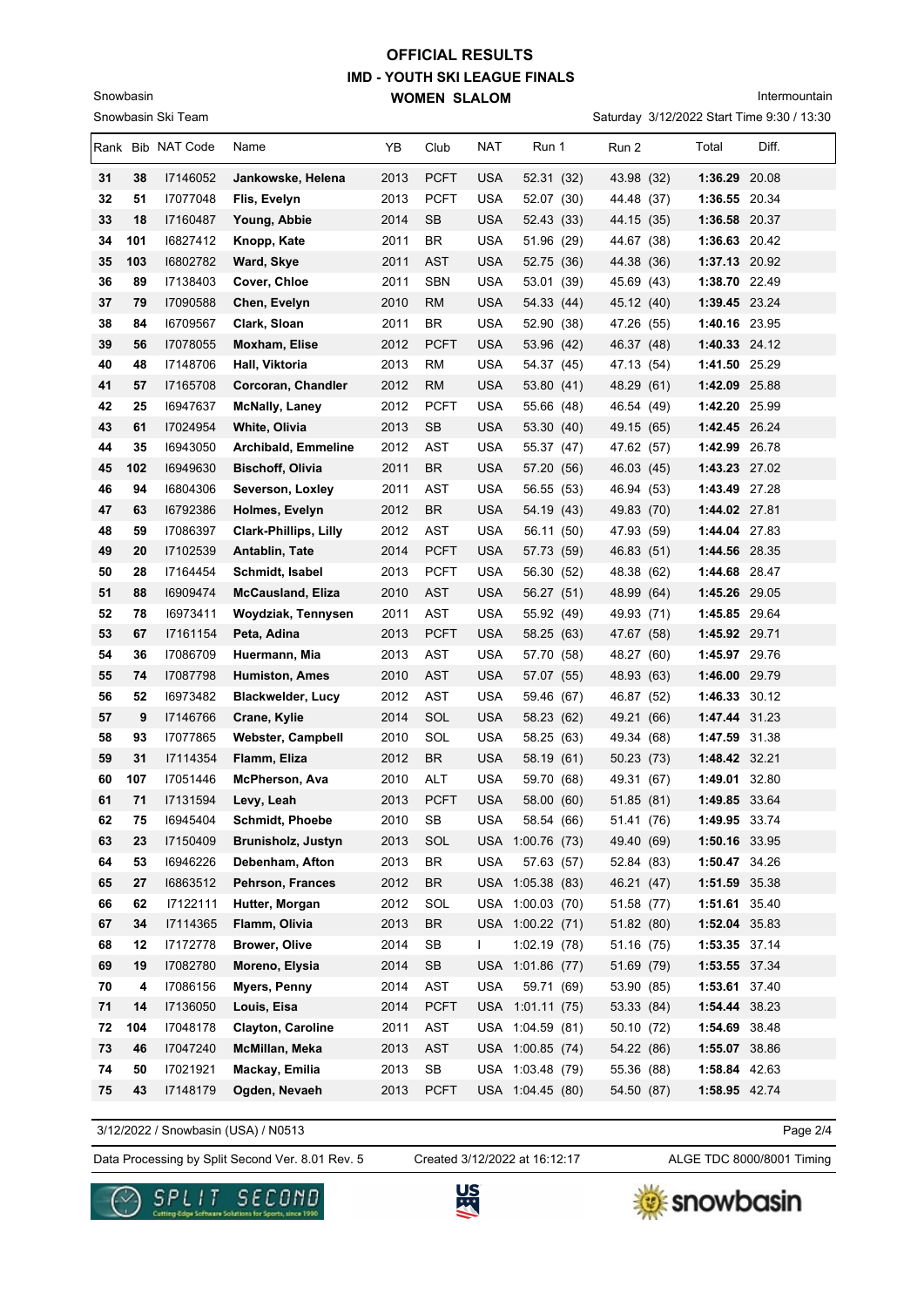Intermountain

|    |     | Snowbasin Ski Team |                                       |                                                                                                                                                                                                                                                                                                                                                                                                                                                                                                                                                                                                                                                                                                                                                                                                                                                                                                                                                                                                                                                                                                                                                                                                                                                                                                                                                                                                                                                                                                                                                                                                                                                                                               |             |            |  |       |       |       |
|----|-----|--------------------|---------------------------------------|-----------------------------------------------------------------------------------------------------------------------------------------------------------------------------------------------------------------------------------------------------------------------------------------------------------------------------------------------------------------------------------------------------------------------------------------------------------------------------------------------------------------------------------------------------------------------------------------------------------------------------------------------------------------------------------------------------------------------------------------------------------------------------------------------------------------------------------------------------------------------------------------------------------------------------------------------------------------------------------------------------------------------------------------------------------------------------------------------------------------------------------------------------------------------------------------------------------------------------------------------------------------------------------------------------------------------------------------------------------------------------------------------------------------------------------------------------------------------------------------------------------------------------------------------------------------------------------------------------------------------------------------------------------------------------------------------|-------------|------------|--|-------|-------|-------|
|    |     | Rank Bib NAT Code  | Name                                  | ΥB                                                                                                                                                                                                                                                                                                                                                                                                                                                                                                                                                                                                                                                                                                                                                                                                                                                                                                                                                                                                                                                                                                                                                                                                                                                                                                                                                                                                                                                                                                                                                                                                                                                                                            | Club        | <b>NAT</b> |  | Run 2 | Total | Diff. |
| 76 | 82  | 17086788           | Packer, Anna                          | 2011                                                                                                                                                                                                                                                                                                                                                                                                                                                                                                                                                                                                                                                                                                                                                                                                                                                                                                                                                                                                                                                                                                                                                                                                                                                                                                                                                                                                                                                                                                                                                                                                                                                                                          | AST         |            |  |       |       |       |
| 77 | 73  | 17078004           | Kleiner, Sophia                       | 2010                                                                                                                                                                                                                                                                                                                                                                                                                                                                                                                                                                                                                                                                                                                                                                                                                                                                                                                                                                                                                                                                                                                                                                                                                                                                                                                                                                                                                                                                                                                                                                                                                                                                                          | <b>CVST</b> |            |  |       |       |       |
| 78 | 7   | 17099640           | Rich, Nora                            | 2015                                                                                                                                                                                                                                                                                                                                                                                                                                                                                                                                                                                                                                                                                                                                                                                                                                                                                                                                                                                                                                                                                                                                                                                                                                                                                                                                                                                                                                                                                                                                                                                                                                                                                          | BR          |            |  |       |       |       |
| 79 | 86  | 17088654           | Warr, Brynna                          | 2010                                                                                                                                                                                                                                                                                                                                                                                                                                                                                                                                                                                                                                                                                                                                                                                                                                                                                                                                                                                                                                                                                                                                                                                                                                                                                                                                                                                                                                                                                                                                                                                                                                                                                          | <b>AST</b>  |            |  |       |       |       |
| 80 | 8   | 17024205           | Pehrson, Dorothy                      | 2015                                                                                                                                                                                                                                                                                                                                                                                                                                                                                                                                                                                                                                                                                                                                                                                                                                                                                                                                                                                                                                                                                                                                                                                                                                                                                                                                                                                                                                                                                                                                                                                                                                                                                          | BR          |            |  |       |       |       |
| 81 | 3   | 17091988           | Eastaway, Elizabeth                   | 2014                                                                                                                                                                                                                                                                                                                                                                                                                                                                                                                                                                                                                                                                                                                                                                                                                                                                                                                                                                                                                                                                                                                                                                                                                                                                                                                                                                                                                                                                                                                                                                                                                                                                                          | <b>BR</b>   |            |  |       |       |       |
| 82 | 49  | 17042057           | Gilbert, Willow                       | 2012                                                                                                                                                                                                                                                                                                                                                                                                                                                                                                                                                                                                                                                                                                                                                                                                                                                                                                                                                                                                                                                                                                                                                                                                                                                                                                                                                                                                                                                                                                                                                                                                                                                                                          | <b>SBN</b>  | <b>USA</b> |  |       |       |       |
| 83 | 60  | 16946993           | Phillips, Lyla                        | 2013                                                                                                                                                                                                                                                                                                                                                                                                                                                                                                                                                                                                                                                                                                                                                                                                                                                                                                                                                                                                                                                                                                                                                                                                                                                                                                                                                                                                                                                                                                                                                                                                                                                                                          | AST         |            |  |       |       |       |
|    |     |                    |                                       |                                                                                                                                                                                                                                                                                                                                                                                                                                                                                                                                                                                                                                                                                                                                                                                                                                                                                                                                                                                                                                                                                                                                                                                                                                                                                                                                                                                                                                                                                                                                                                                                                                                                                               |             |            |  |       |       |       |
|    |     |                    | NOT PERMITTED TO START 1st RUN        | Saturday 3/12/2022 Start Time 9:30 / 13:30<br>Run 1<br>1:59.93 43.72<br>USA 1:00.67 (72)<br>59.26 (93)<br>USA 1:05.32 (82)<br>55.95 (89)<br>2:01.27 45.06<br>USA 1:05.41 (84)<br>56.31 (90)<br>2:01.72 45.51<br>2:03.30 47.09<br>USA 1:18.33 (88)<br>44.97 (39)<br>USA 1:09.03 (85)<br>2:05.76 49.55<br>56.73 (91)<br>USA 1:10.74 (86)<br>59.70 (94)<br>2:10.44 54.23<br>1:20.64(96)<br>2:10.81 54.60<br>50.17(21)<br>2:17.121:00.91<br>USA 1:14.70 (87)<br>1:02.42(95)<br><b>SBN</b><br><b>USA</b><br>2011<br><b>SBN</b><br><b>USA</b><br>2010<br>2012<br><b>PCFT</b><br><b>USA</b><br><b>SB</b><br><b>USA</b><br>2011<br>41.60 (17)<br><b>USA</b><br>Gate 21<br>2011<br>SOL<br>47.31 (56)<br><b>AST</b><br><b>USA</b><br>Gate 4<br>2010<br><b>AST</b><br><b>USA</b><br>2011<br>Gate 21<br>51.67 (78)<br><b>USA</b><br>2011<br><b>SB</b><br>46.74 (50)<br>Gate 21<br><b>PCFT</b><br><b>USA</b><br>Gate 34<br>2010<br>44.00 (33)<br><b>SB</b><br><b>USA</b><br>2012<br>42.42 (23)<br>Gate 33<br>AST<br><b>USA</b><br>Gate 33<br>2013<br>46.11 (46)<br><b>USA</b><br>2012<br><b>PST</b><br>41.97 (19)<br>Gate 33<br>SB<br><b>USA</b><br><b>DSQ</b><br>2013<br>Gate 30<br>2013<br><b>PCFT</b><br><b>USA</b><br>50.86 (74)<br>Gate 22<br>2014<br>BR<br><b>USA</b><br>43.45 (30)<br>Gate 12<br>L<br><b>DSQ</b><br>2014<br><b>SB</b><br>Gate 23<br>2014<br>SB<br><b>USA</b><br>46.02 (44)<br>Gate 30<br><b>USA</b><br>2015<br><b>BR</b><br>56.88 (92)<br>Gate 1<br>2015<br>PBR<br><b>USA</b><br>Gate 42<br>52.73 (82)<br>2012<br><b>PCFT</b><br>USA 1:01.74 (76)<br><b>PCSS</b><br><b>USA</b><br>45.63 (10)<br><b>DNF</b><br>2012<br>2013<br><b>PCFT</b><br><b>USA</b><br>58.31 (65)<br><b>DNF</b> |             |            |  |       |       |       |
|    |     |                    |                                       |                                                                                                                                                                                                                                                                                                                                                                                                                                                                                                                                                                                                                                                                                                                                                                                                                                                                                                                                                                                                                                                                                                                                                                                                                                                                                                                                                                                                                                                                                                                                                                                                                                                                                               |             |            |  |       |       |       |
|    |     |                    | DID NOT START 1st RUN: 3 competitors  |                                                                                                                                                                                                                                                                                                                                                                                                                                                                                                                                                                                                                                                                                                                                                                                                                                                                                                                                                                                                                                                                                                                                                                                                                                                                                                                                                                                                                                                                                                                                                                                                                                                                                               |             |            |  |       |       |       |
|    | 91  | 17097467           | <b>Barfield, Tessa</b>                |                                                                                                                                                                                                                                                                                                                                                                                                                                                                                                                                                                                                                                                                                                                                                                                                                                                                                                                                                                                                                                                                                                                                                                                                                                                                                                                                                                                                                                                                                                                                                                                                                                                                                               |             |            |  |       |       |       |
|    | 83  | 17141347           | <b>Fallis, Ruby</b>                   |                                                                                                                                                                                                                                                                                                                                                                                                                                                                                                                                                                                                                                                                                                                                                                                                                                                                                                                                                                                                                                                                                                                                                                                                                                                                                                                                                                                                                                                                                                                                                                                                                                                                                               |             |            |  |       |       |       |
|    | 37  | 17005119           | Spitzberg, Simmone                    |                                                                                                                                                                                                                                                                                                                                                                                                                                                                                                                                                                                                                                                                                                                                                                                                                                                                                                                                                                                                                                                                                                                                                                                                                                                                                                                                                                                                                                                                                                                                                                                                                                                                                               |             |            |  |       |       |       |
|    |     |                    |                                       |                                                                                                                                                                                                                                                                                                                                                                                                                                                                                                                                                                                                                                                                                                                                                                                                                                                                                                                                                                                                                                                                                                                                                                                                                                                                                                                                                                                                                                                                                                                                                                                                                                                                                               |             |            |  |       |       |       |
|    |     |                    | DID NOT FINISH 1st RUN: 1 competitor  |                                                                                                                                                                                                                                                                                                                                                                                                                                                                                                                                                                                                                                                                                                                                                                                                                                                                                                                                                                                                                                                                                                                                                                                                                                                                                                                                                                                                                                                                                                                                                                                                                                                                                               |             |            |  |       |       |       |
|    | 105 | 16949410           | Prudden, Cecilia                      |                                                                                                                                                                                                                                                                                                                                                                                                                                                                                                                                                                                                                                                                                                                                                                                                                                                                                                                                                                                                                                                                                                                                                                                                                                                                                                                                                                                                                                                                                                                                                                                                                                                                                               |             |            |  |       |       |       |
|    |     |                    |                                       |                                                                                                                                                                                                                                                                                                                                                                                                                                                                                                                                                                                                                                                                                                                                                                                                                                                                                                                                                                                                                                                                                                                                                                                                                                                                                                                                                                                                                                                                                                                                                                                                                                                                                               |             |            |  |       |       |       |
|    |     |                    | DISQUALIFIED 1st RUN: 15 competitors  |                                                                                                                                                                                                                                                                                                                                                                                                                                                                                                                                                                                                                                                                                                                                                                                                                                                                                                                                                                                                                                                                                                                                                                                                                                                                                                                                                                                                                                                                                                                                                                                                                                                                                               |             |            |  |       |       |       |
|    | 106 | 17145849           | <b>Tanner, Avery</b>                  |                                                                                                                                                                                                                                                                                                                                                                                                                                                                                                                                                                                                                                                                                                                                                                                                                                                                                                                                                                                                                                                                                                                                                                                                                                                                                                                                                                                                                                                                                                                                                                                                                                                                                               |             |            |  |       |       |       |
|    | 100 | 17086480           | Bertagna, Evey                        |                                                                                                                                                                                                                                                                                                                                                                                                                                                                                                                                                                                                                                                                                                                                                                                                                                                                                                                                                                                                                                                                                                                                                                                                                                                                                                                                                                                                                                                                                                                                                                                                                                                                                               |             |            |  |       |       |       |
|    | 97  | 17045807           | Gillett, Gia                          |                                                                                                                                                                                                                                                                                                                                                                                                                                                                                                                                                                                                                                                                                                                                                                                                                                                                                                                                                                                                                                                                                                                                                                                                                                                                                                                                                                                                                                                                                                                                                                                                                                                                                               |             |            |  |       |       |       |
|    | 90  | 17023738           | Sopko, Maja                           |                                                                                                                                                                                                                                                                                                                                                                                                                                                                                                                                                                                                                                                                                                                                                                                                                                                                                                                                                                                                                                                                                                                                                                                                                                                                                                                                                                                                                                                                                                                                                                                                                                                                                               |             |            |  |       |       |       |
|    | 80  | 17087405           | Price, Chesney                        |                                                                                                                                                                                                                                                                                                                                                                                                                                                                                                                                                                                                                                                                                                                                                                                                                                                                                                                                                                                                                                                                                                                                                                                                                                                                                                                                                                                                                                                                                                                                                                                                                                                                                               |             |            |  |       |       |       |
|    | 72  | 16856205           | Firszt, Rowan                         |                                                                                                                                                                                                                                                                                                                                                                                                                                                                                                                                                                                                                                                                                                                                                                                                                                                                                                                                                                                                                                                                                                                                                                                                                                                                                                                                                                                                                                                                                                                                                                                                                                                                                               |             |            |  |       |       |       |
|    | 66  | 16888635           | Balls, Abby                           |                                                                                                                                                                                                                                                                                                                                                                                                                                                                                                                                                                                                                                                                                                                                                                                                                                                                                                                                                                                                                                                                                                                                                                                                                                                                                                                                                                                                                                                                                                                                                                                                                                                                                               |             |            |  |       |       |       |
|    | 58  | 16889168           | Wood, Ada                             |                                                                                                                                                                                                                                                                                                                                                                                                                                                                                                                                                                                                                                                                                                                                                                                                                                                                                                                                                                                                                                                                                                                                                                                                                                                                                                                                                                                                                                                                                                                                                                                                                                                                                               |             |            |  |       |       |       |
|    | 42  | 17019321           | <b>Collins, Ripley</b>                |                                                                                                                                                                                                                                                                                                                                                                                                                                                                                                                                                                                                                                                                                                                                                                                                                                                                                                                                                                                                                                                                                                                                                                                                                                                                                                                                                                                                                                                                                                                                                                                                                                                                                               |             |            |  |       |       |       |
|    | 21  | 17143206           | <b>Bak, Emilia</b>                    |                                                                                                                                                                                                                                                                                                                                                                                                                                                                                                                                                                                                                                                                                                                                                                                                                                                                                                                                                                                                                                                                                                                                                                                                                                                                                                                                                                                                                                                                                                                                                                                                                                                                                               |             |            |  |       |       |       |
|    | 15  | 17078693           | Heintz, Alana                         |                                                                                                                                                                                                                                                                                                                                                                                                                                                                                                                                                                                                                                                                                                                                                                                                                                                                                                                                                                                                                                                                                                                                                                                                                                                                                                                                                                                                                                                                                                                                                                                                                                                                                               |             |            |  |       |       |       |
|    | 13  | 17172866           | Morrissey, Eleanor                    |                                                                                                                                                                                                                                                                                                                                                                                                                                                                                                                                                                                                                                                                                                                                                                                                                                                                                                                                                                                                                                                                                                                                                                                                                                                                                                                                                                                                                                                                                                                                                                                                                                                                                               |             |            |  |       |       |       |
|    | 11  | 17082899           | Loeffler, Violet                      |                                                                                                                                                                                                                                                                                                                                                                                                                                                                                                                                                                                                                                                                                                                                                                                                                                                                                                                                                                                                                                                                                                                                                                                                                                                                                                                                                                                                                                                                                                                                                                                                                                                                                               |             |            |  |       |       |       |
|    | 6   | 17044395           | Spencer, Mary                         |                                                                                                                                                                                                                                                                                                                                                                                                                                                                                                                                                                                                                                                                                                                                                                                                                                                                                                                                                                                                                                                                                                                                                                                                                                                                                                                                                                                                                                                                                                                                                                                                                                                                                               |             |            |  |       |       |       |
|    | 2   | 17121803           | McCrank, Lomax                        |                                                                                                                                                                                                                                                                                                                                                                                                                                                                                                                                                                                                                                                                                                                                                                                                                                                                                                                                                                                                                                                                                                                                                                                                                                                                                                                                                                                                                                                                                                                                                                                                                                                                                               |             |            |  |       |       |       |
|    |     |                    |                                       |                                                                                                                                                                                                                                                                                                                                                                                                                                                                                                                                                                                                                                                                                                                                                                                                                                                                                                                                                                                                                                                                                                                                                                                                                                                                                                                                                                                                                                                                                                                                                                                                                                                                                               |             |            |  |       |       |       |
|    |     |                    | <b>NOT PERMITTED TO START 2nd RUN</b> |                                                                                                                                                                                                                                                                                                                                                                                                                                                                                                                                                                                                                                                                                                                                                                                                                                                                                                                                                                                                                                                                                                                                                                                                                                                                                                                                                                                                                                                                                                                                                                                                                                                                                               |             |            |  |       |       |       |
|    |     |                    |                                       |                                                                                                                                                                                                                                                                                                                                                                                                                                                                                                                                                                                                                                                                                                                                                                                                                                                                                                                                                                                                                                                                                                                                                                                                                                                                                                                                                                                                                                                                                                                                                                                                                                                                                               |             |            |  |       |       |       |
|    |     |                    | DID NOT START 2nd RUN: 1 competitor   |                                                                                                                                                                                                                                                                                                                                                                                                                                                                                                                                                                                                                                                                                                                                                                                                                                                                                                                                                                                                                                                                                                                                                                                                                                                                                                                                                                                                                                                                                                                                                                                                                                                                                               |             |            |  |       |       |       |
|    | 64  | 17161399           | Leombruno, Harper                     |                                                                                                                                                                                                                                                                                                                                                                                                                                                                                                                                                                                                                                                                                                                                                                                                                                                                                                                                                                                                                                                                                                                                                                                                                                                                                                                                                                                                                                                                                                                                                                                                                                                                                               |             |            |  |       |       |       |
|    |     |                    |                                       |                                                                                                                                                                                                                                                                                                                                                                                                                                                                                                                                                                                                                                                                                                                                                                                                                                                                                                                                                                                                                                                                                                                                                                                                                                                                                                                                                                                                                                                                                                                                                                                                                                                                                               |             |            |  |       |       |       |
|    |     |                    | DID NOT FINISH 2nd RUN: 2 competitors |                                                                                                                                                                                                                                                                                                                                                                                                                                                                                                                                                                                                                                                                                                                                                                                                                                                                                                                                                                                                                                                                                                                                                                                                                                                                                                                                                                                                                                                                                                                                                                                                                                                                                               |             |            |  |       |       |       |
|    | 65  | 16936814           | Drummond, Jana                        |                                                                                                                                                                                                                                                                                                                                                                                                                                                                                                                                                                                                                                                                                                                                                                                                                                                                                                                                                                                                                                                                                                                                                                                                                                                                                                                                                                                                                                                                                                                                                                                                                                                                                               |             |            |  |       |       |       |
|    | 32  | 17143307           | Hollevoet, Harper                     |                                                                                                                                                                                                                                                                                                                                                                                                                                                                                                                                                                                                                                                                                                                                                                                                                                                                                                                                                                                                                                                                                                                                                                                                                                                                                                                                                                                                                                                                                                                                                                                                                                                                                               |             |            |  |       |       |       |
|    |     |                    |                                       |                                                                                                                                                                                                                                                                                                                                                                                                                                                                                                                                                                                                                                                                                                                                                                                                                                                                                                                                                                                                                                                                                                                                                                                                                                                                                                                                                                                                                                                                                                                                                                                                                                                                                               |             |            |  |       |       |       |

3/12/2022 / Snowbasin (USA) / N0513

Snowbasin

Data Processing by Split Second Ver. 8.01 Rev. 5 Created 3/12/2022 at 16:12:17 ALGE TDC 8000/8001 Timing

Created 3/12/2022 at 16:12:17

Page 3/4